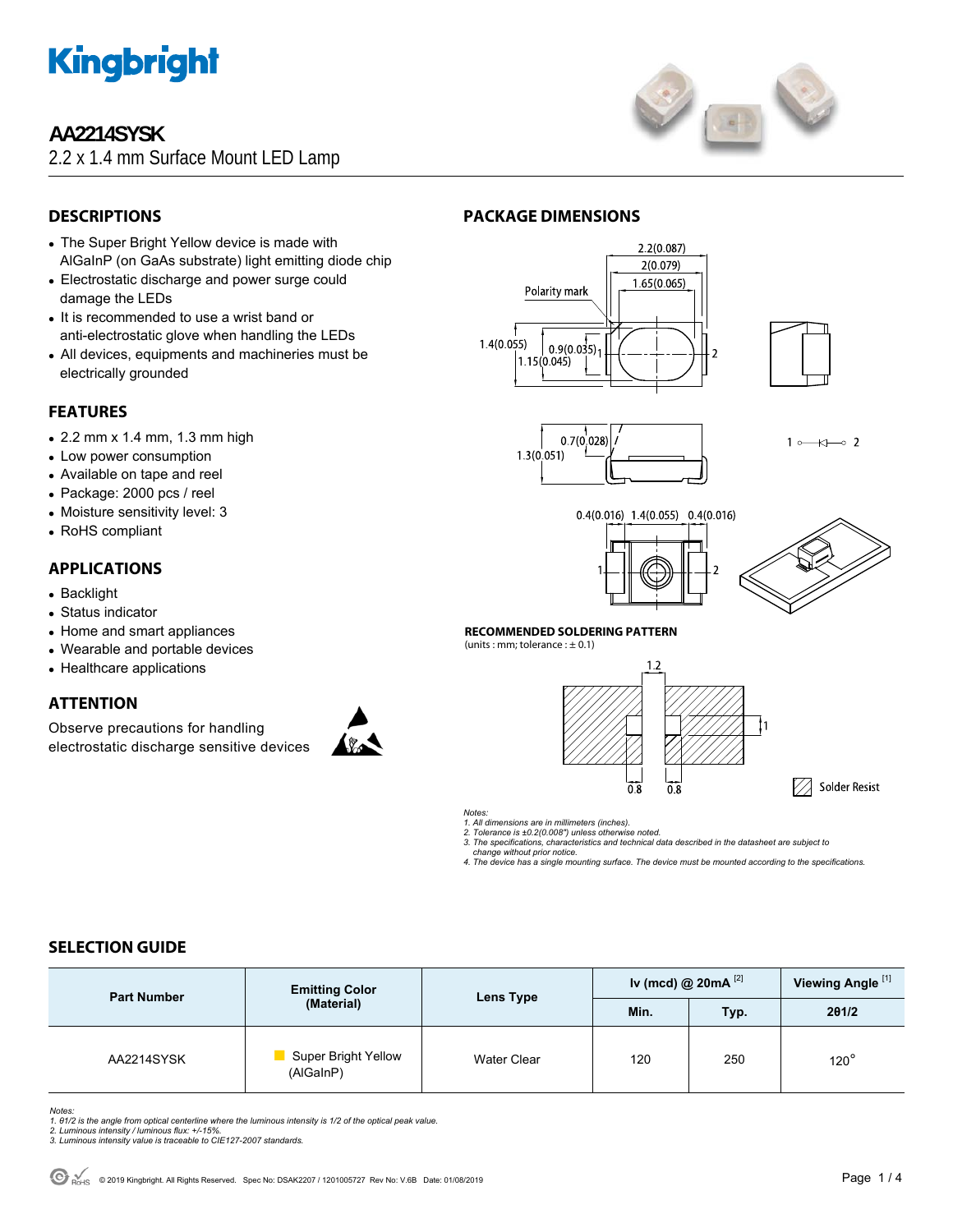# **Kingbright**

### **ELECTRICAL / OPTICAL CHARACTERISTICS at T<sub>A</sub>=25°C**

| <b>Parameter</b>                                                                                                                |                              |                            | Value  |                              |                       |
|---------------------------------------------------------------------------------------------------------------------------------|------------------------------|----------------------------|--------|------------------------------|-----------------------|
|                                                                                                                                 | Symbol                       | <b>Emitting Color</b>      | Typ.   | Max.                         | Unit                  |
| Wavelength at Peak Emission $I_F$ = 20mA                                                                                        | $\lambda_{\rm peak}$         | <b>Super Bright Yellow</b> | 590    | $\overline{\phantom{a}}$     | nm                    |
| Dominant Wavelength $I_F$ = 20mA                                                                                                | $\lambda_{\mathsf{dom}}$ [1] | <b>Super Bright Yellow</b> | 590    |                              | nm                    |
| Spectral Bandwidth at 50% $\Phi$ REL MAX<br>$I_F = 20mA$                                                                        | Δλ                           | <b>Super Bright Yellow</b> | 20     | $\overline{\phantom{a}}$     | nm                    |
| Capacitance                                                                                                                     | С                            | <b>Super Bright Yellow</b> | 20     | $\qquad \qquad \blacksquare$ | pF                    |
| Forward Voltage $I_F$ = 20mA                                                                                                    | $V_F$ <sup>[2]</sup>         | <b>Super Bright Yellow</b> | 2.0    | 2.5                          | $\vee$                |
| Reverse Current ( $V_R$ = 5V)                                                                                                   | $I_R$                        | <b>Super Bright Yellow</b> |        | 10                           | μA                    |
| Temperature Coefficient of $\lambda_{\text{peak}}$<br>$I_F = 20$ mA, -10°C $\le T \le 85$ °C                                    | $TC_{\lambda peak}$          | <b>Super Bright Yellow</b> | 0.12   | $\overline{\phantom{0}}$     | nm/°C                 |
| Temperature Coefficient of $\lambda_{\text{dom}}$<br>$I_F = 20 \text{mA}, -10^{\circ} \text{C} \leq T \leq 85^{\circ} \text{C}$ | $TC_{\lambda dom}$           | <b>Super Bright Yellow</b> | 0.07   | $\qquad \qquad \blacksquare$ | nm/°C                 |
| Temperature Coefficient of $V_F$<br>$I_F$ = 20mA, -10°C $\leq T \leq 85$ °C                                                     | $TC_{V}$                     | <b>Super Bright Yellow</b> | $-1.9$ | $\overline{\phantom{0}}$     | $mV$ <sup>o</sup> $C$ |

*Notes:* 

*1. The dominant wavelength (*λ*d) above is the setup value of the sorting machine. (Tolerance* λ*d : ±1nm. )* 

*2. Forward voltage: ±0.1V. 3. Wavelength value is traceable to CIE127-2007 standards.* 

*4. Excess driving current and / or operating temperature higher than recommended conditions may result in severe light degradation or premature failure.* 

## **ABSOLUTE MAXIMUM RATINGS at T<sub>A</sub>=25°C**

| <b>Parameter</b>                             | Symbol                  | Value          | Unit          |
|----------------------------------------------|-------------------------|----------------|---------------|
| Power Dissipation                            | $P_D$                   | 75             | mW            |
| Reverse Voltage                              | $V_R$                   | 5              | V             |
| Junction Temperature                         | $\mathsf{T}_j$          | 115            | $^{\circ}C$   |
| <b>Operating Temperature</b>                 | $T_{op}$                | $-40$ to $+85$ | $^{\circ}C$   |
| Storage Temperature                          | $T_{\text{stg}}$        | $-40$ to $+85$ | $^{\circ}C$   |
| <b>DC Forward Current</b>                    | IF.                     | 30             | mA            |
| Peak Forward Current                         | $I_{FM}$ <sup>[1]</sup> | 175            | mA            |
| Electrostatic Discharge Threshold (HBM)      | ۰                       | 3000           | $\vee$        |
| Thermal Resistance (Junction / Ambient)      | $R_{th}$ JA $^{[2]}$    | 330            | $\degree$ C/W |
| Thermal Resistance (Junction / Solder point) | $R_{th}$ JS $^{[2]}$    | 205            | $\degree$ C/W |

*Notes:* 

1. 1/10 Duty Cycle, 0.1ms Pulse Width.<br>2. R<sub>th Ju</sub> ,R<sub>h JS</sub> Results from mounting on PC board FR4 (pad size ≥ 16 mm<sup>2</sup> per pad).<br>3. Relative humidity levels maintained between 40% and 60% in production area are recommende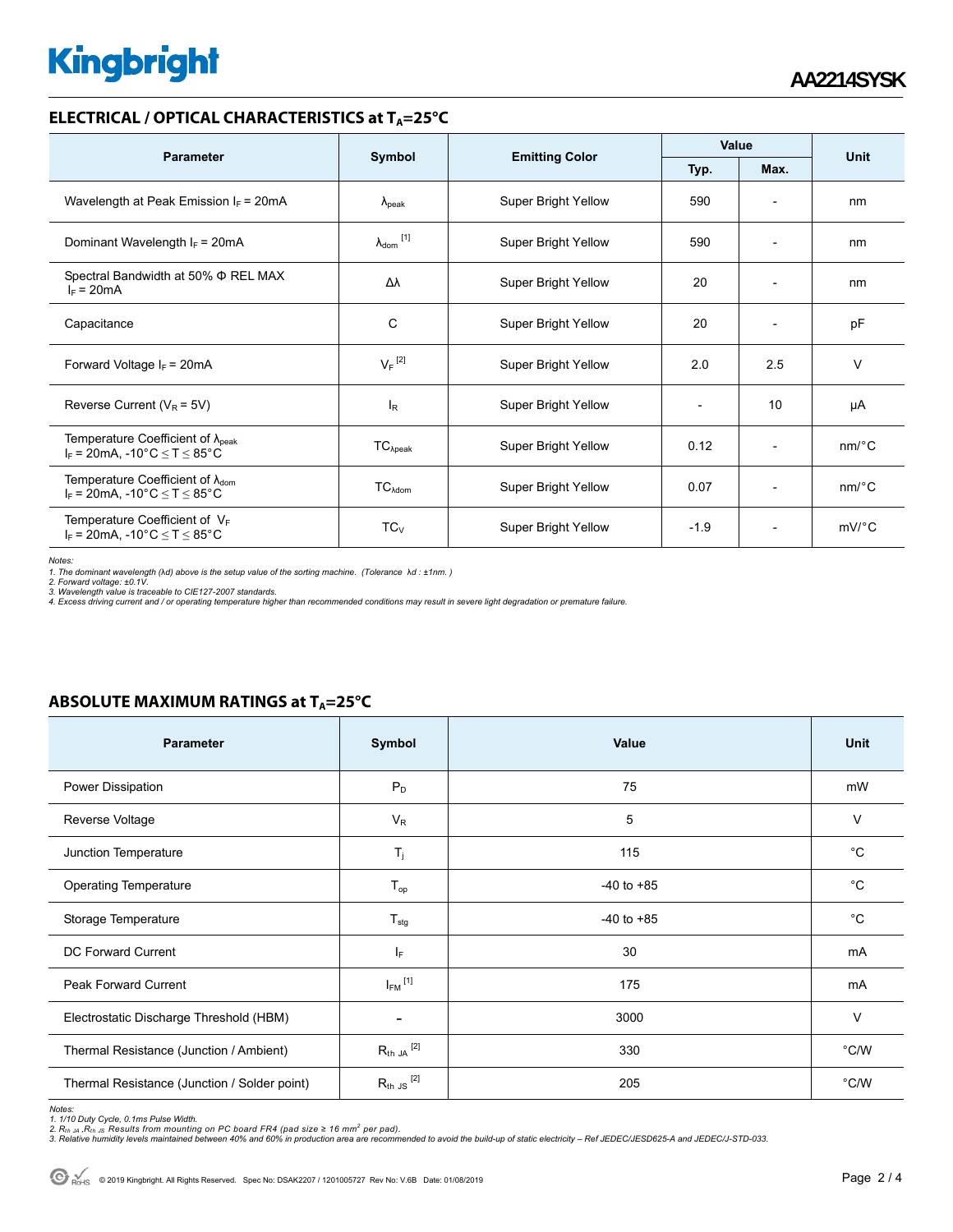# **Kingbright**

## **TECHNICAL DATA**



#### **SPATIAL DISTRIBUTION**



#### **SUPER BRIGHT YELLOW**





# **Ambient Temperature**



#### **REFLOW SOLDERING PROFILE for LEAD-FREE SMD PROCESS**



- 
- 
- Notes:<br>1. Don't cause stress to the LEDs while it is exposed to high temperature.<br>2. The maximum number of reflow soldering passes is 2 times.<br>3. Reflow soldering is recommended. Other soldering methods are not recommended

**TAPE SPECIFICATIONS** (units : mm)



#### **REEL DIMENSION** (units : mm)